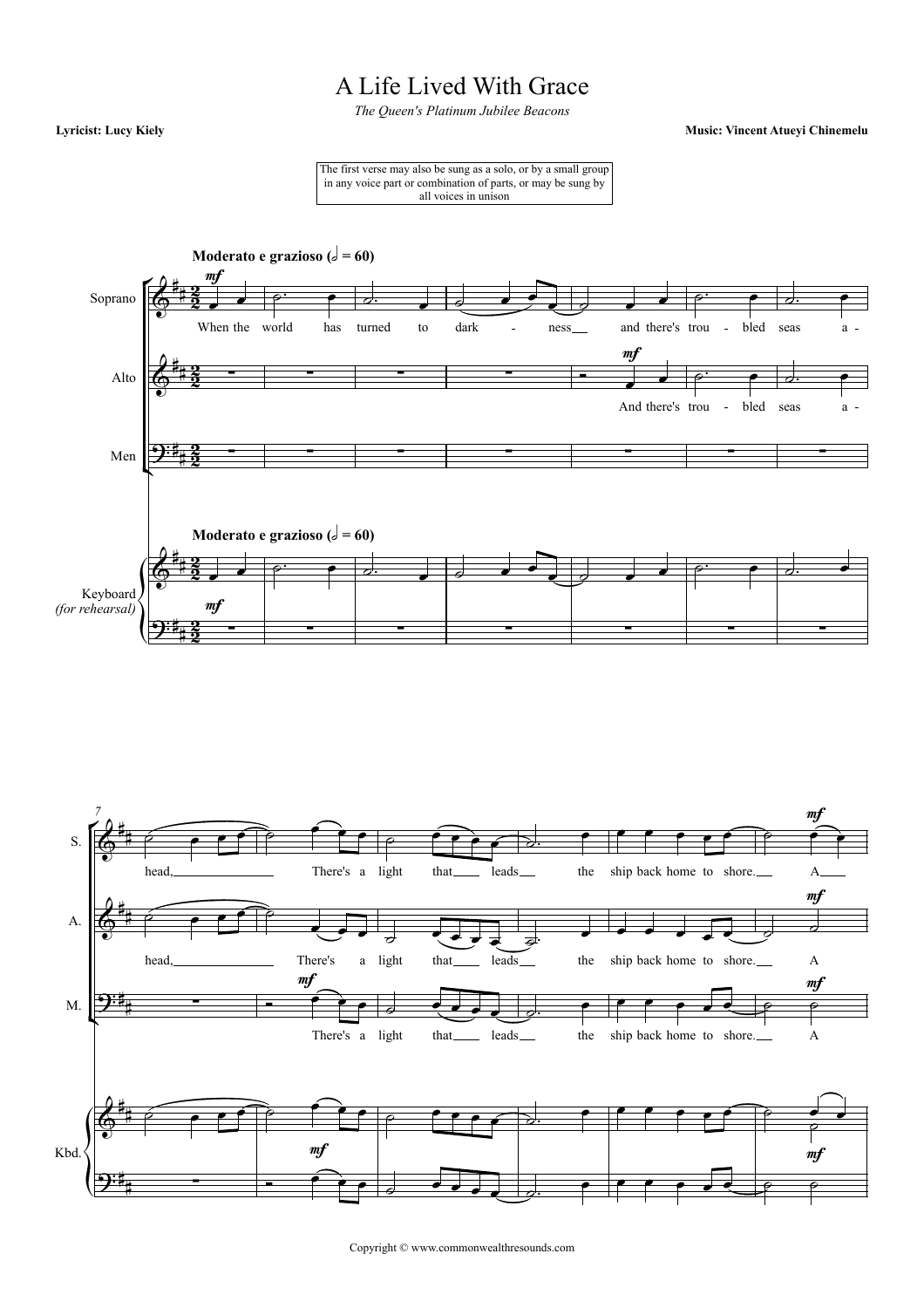



2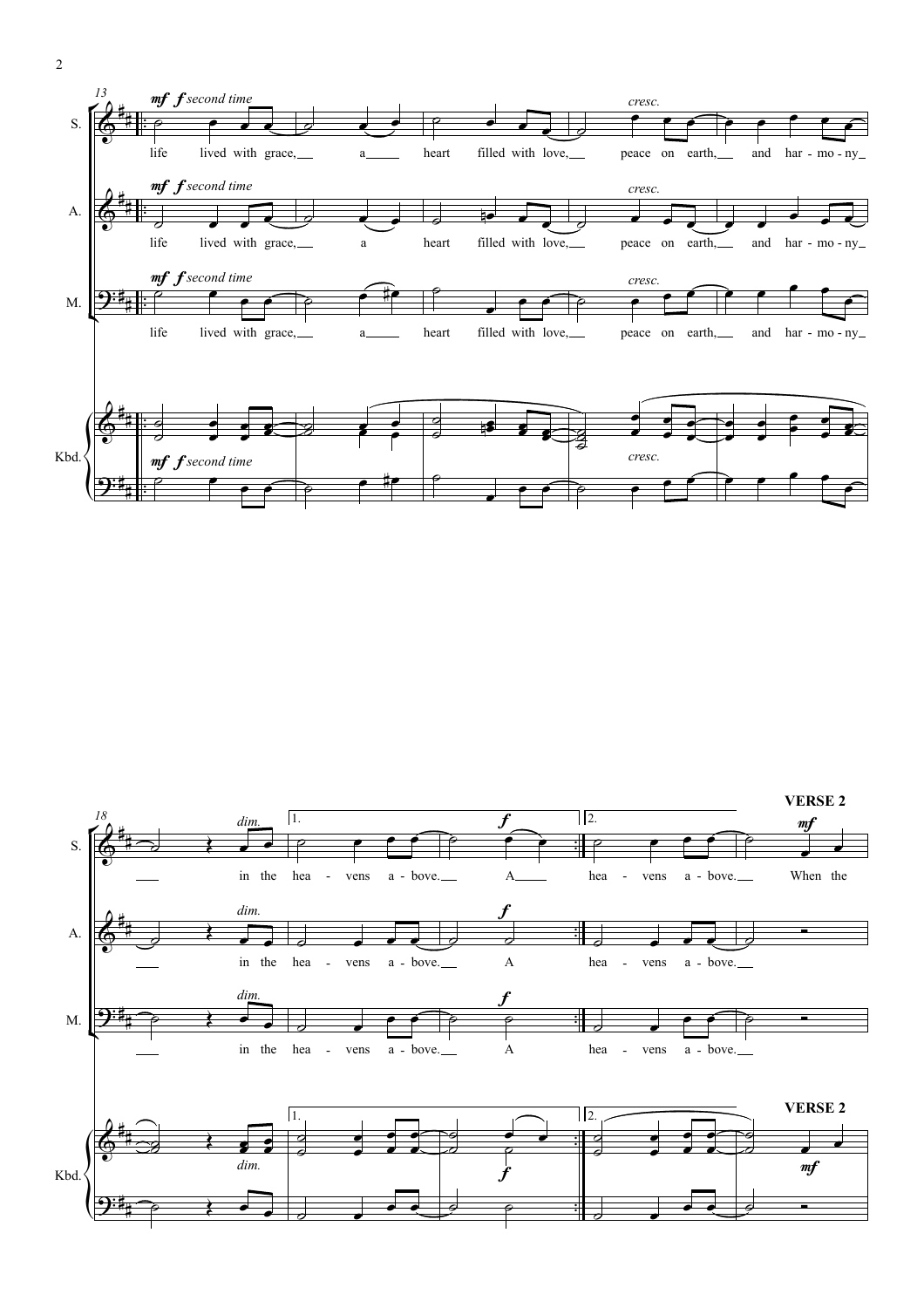

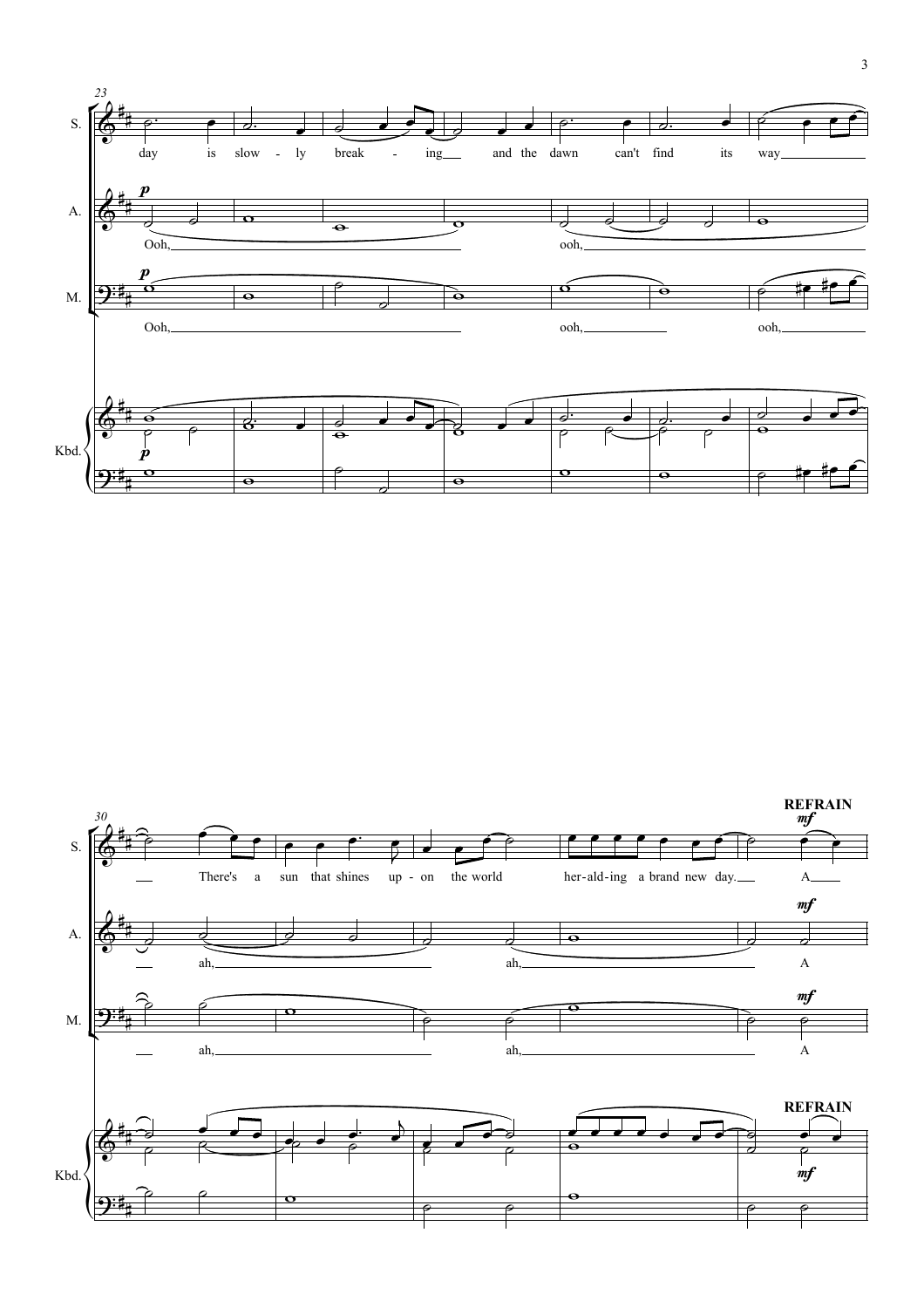

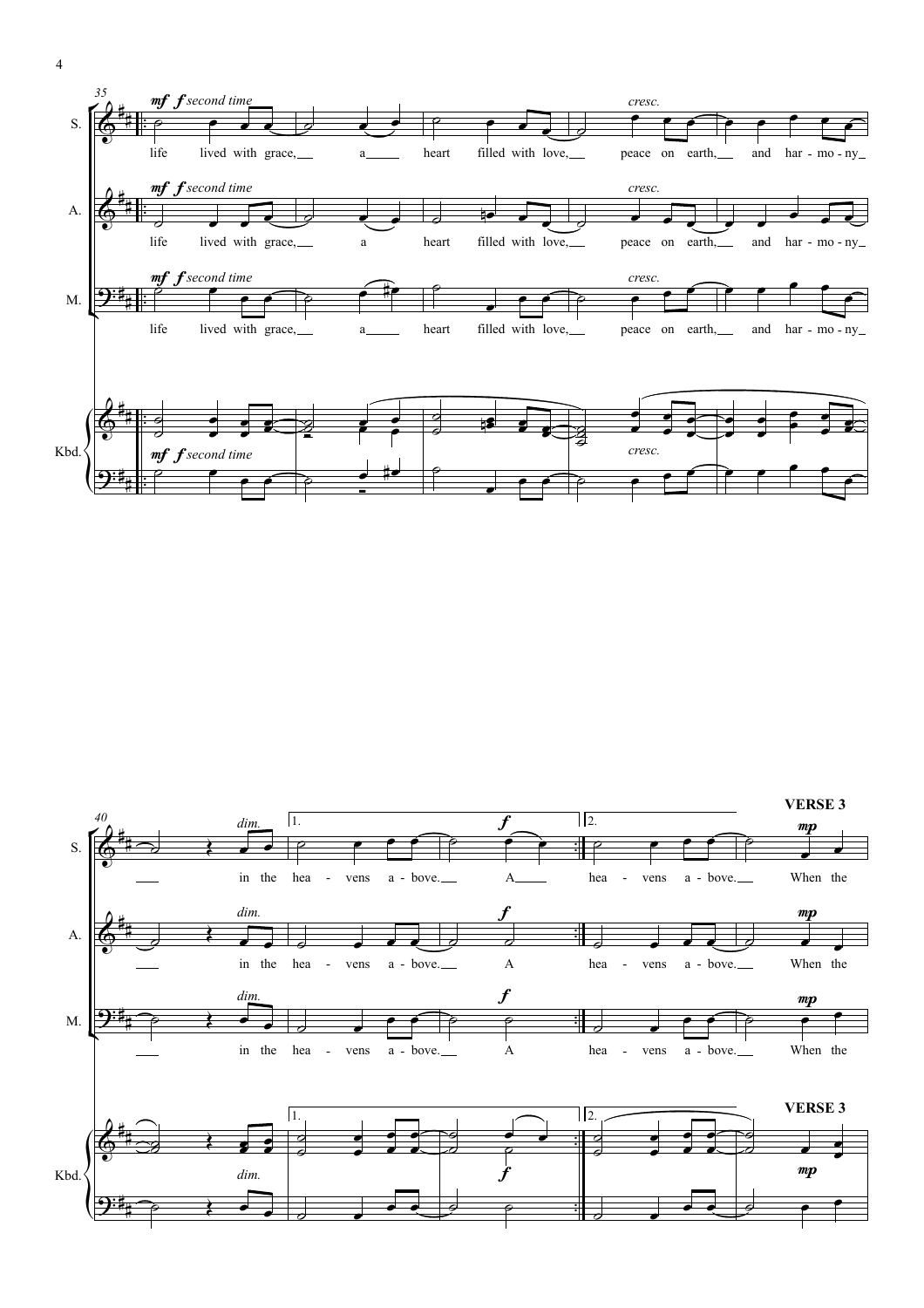

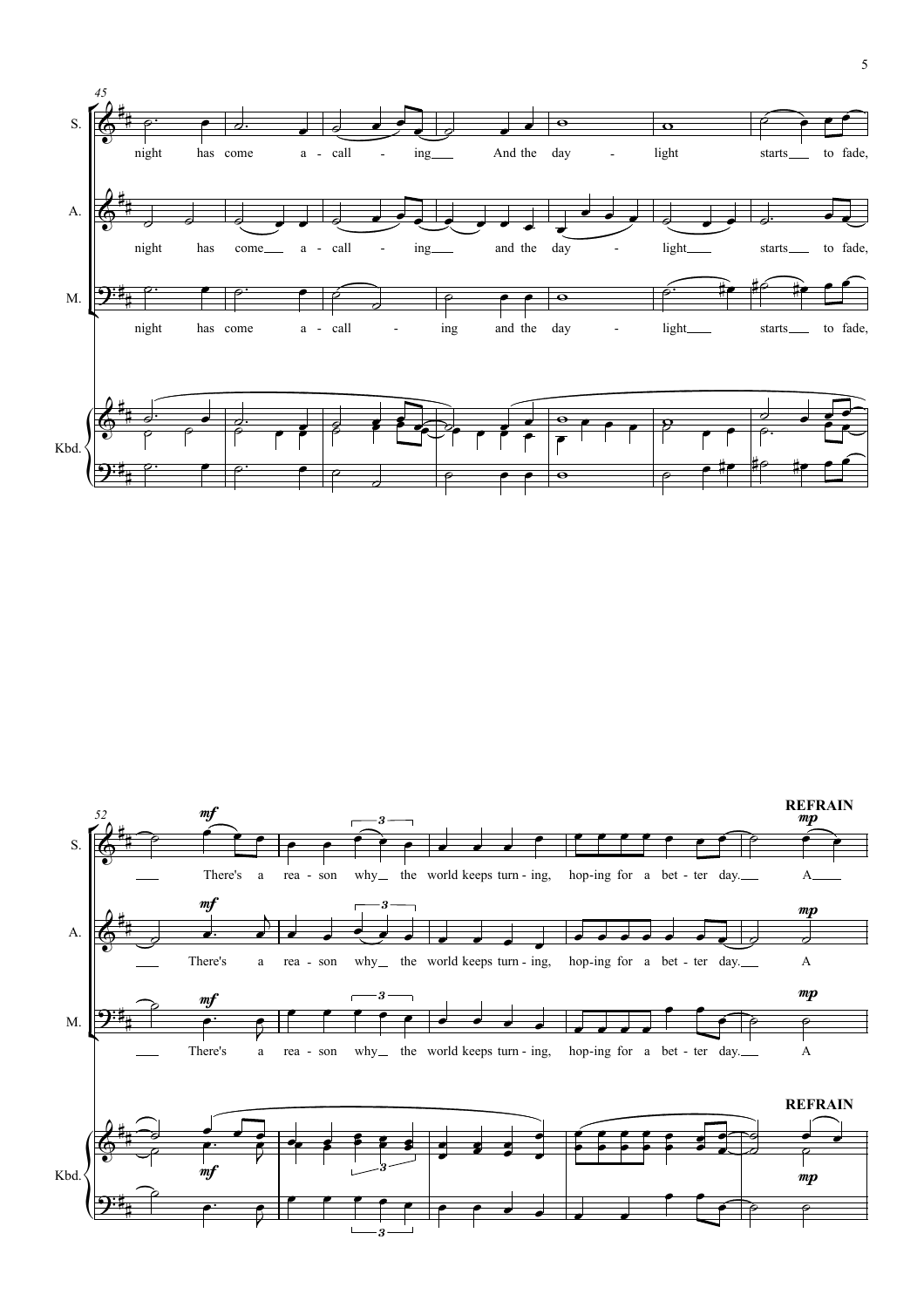



6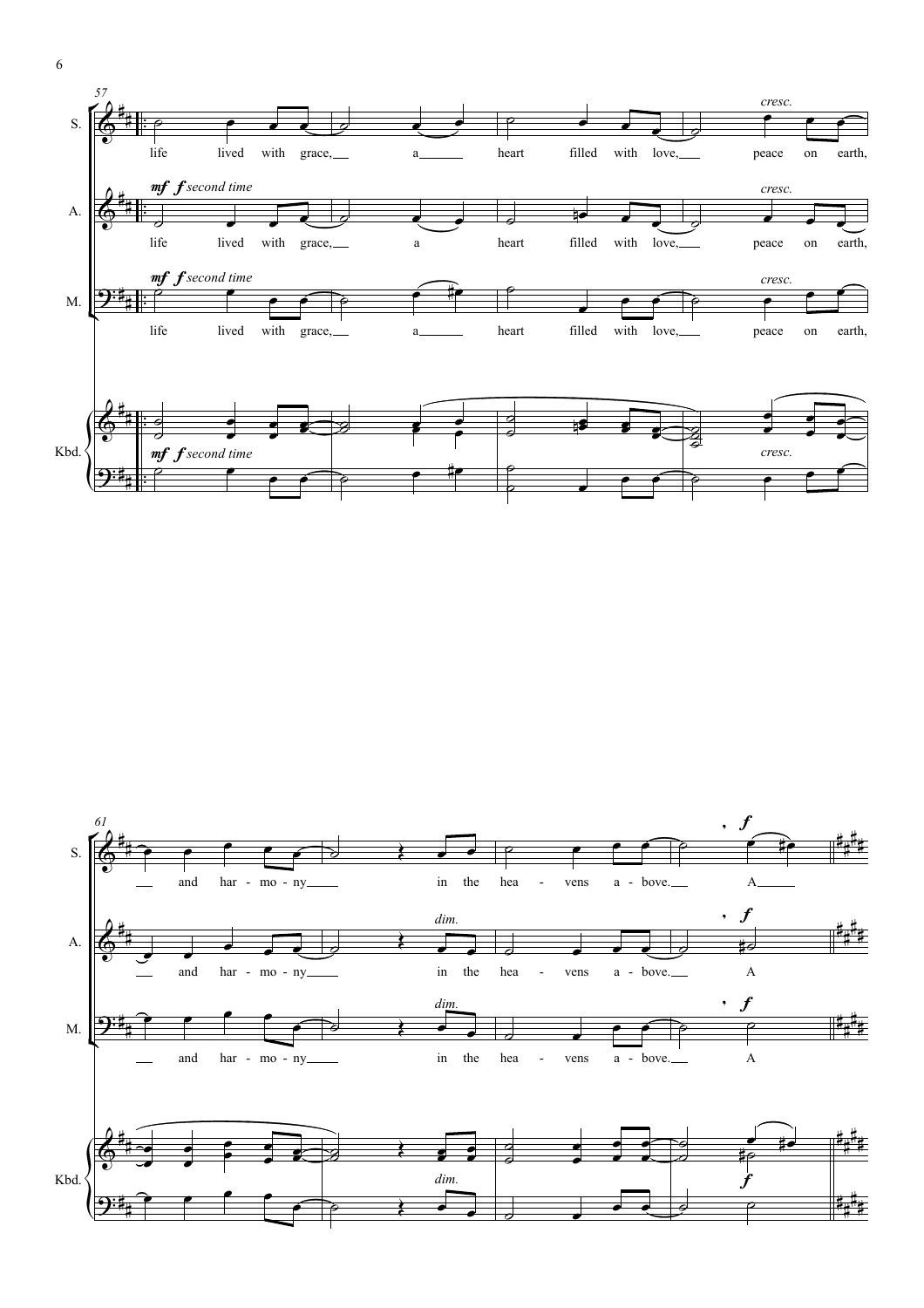

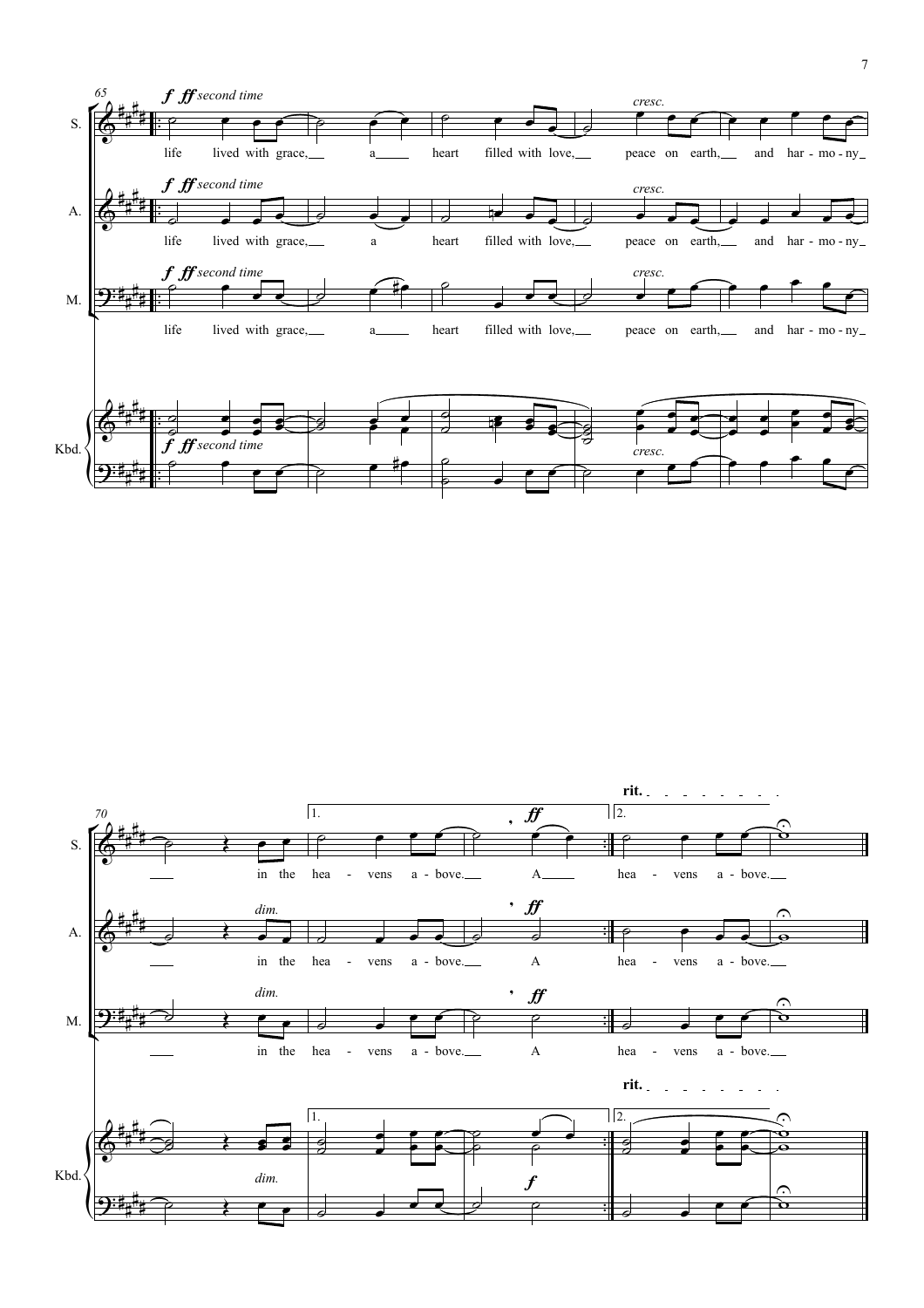### Soprano

## A Life Lived With Grace

*The Queen's Platinum Jubilee Beacons*

**Lyricist: Lucy Kiely Music: Vincent Atueyi Chinemelu**



Copyright © www.commonwealthresounds.com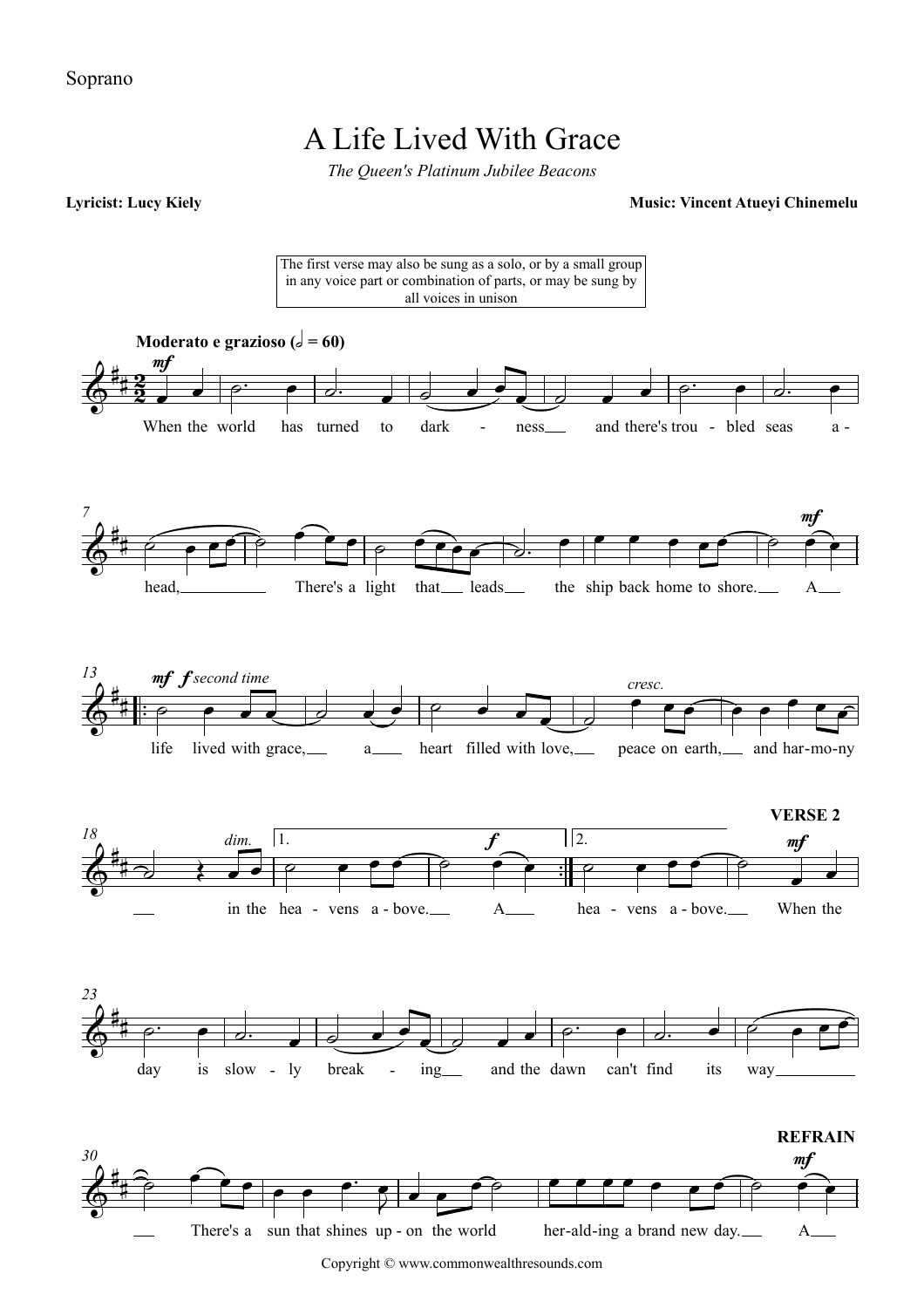2 Soprano

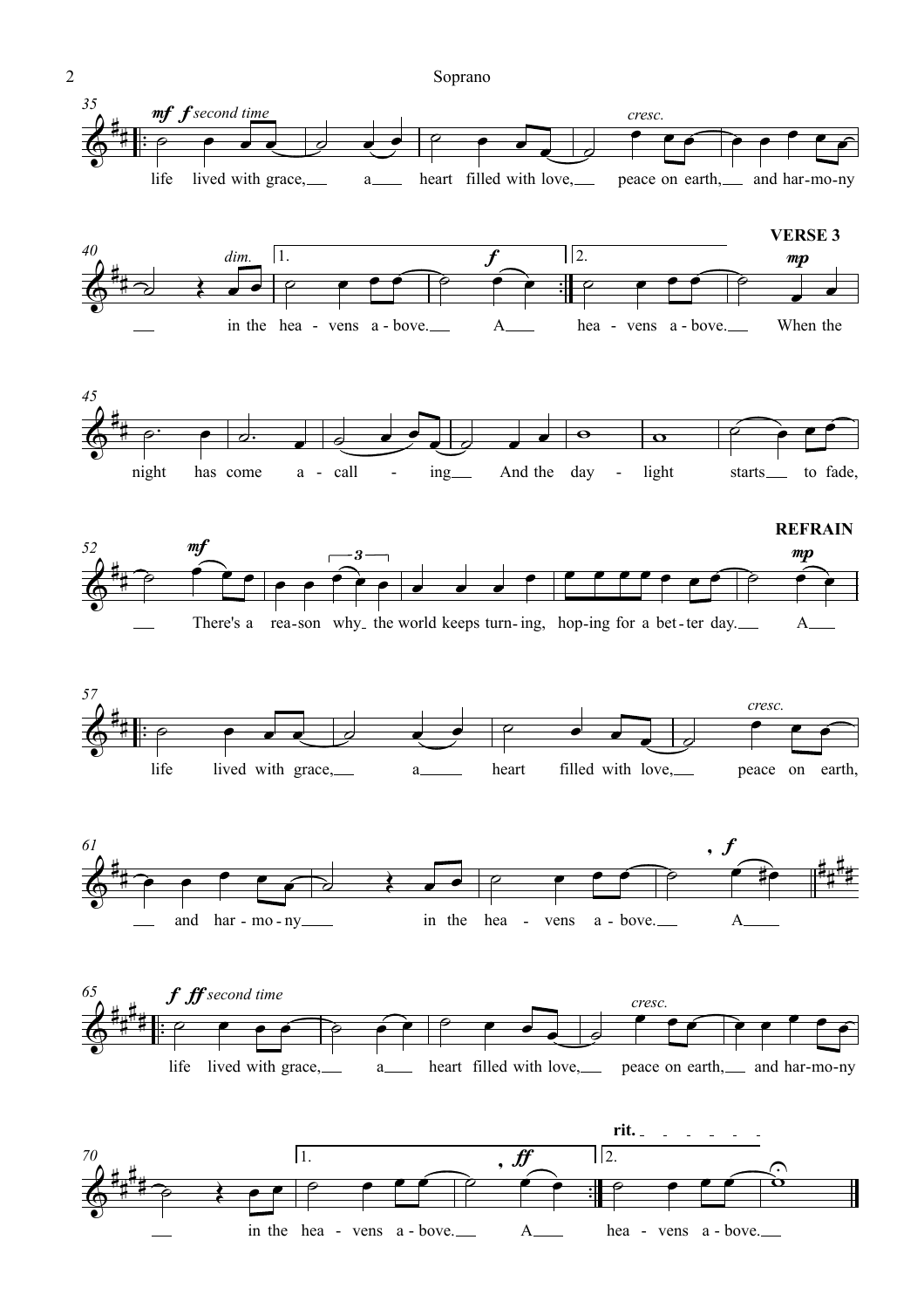### Alto

## A Life Lived With Grace

*The Queen's Platinum Jubilee Beacons*

**Lyricist: Lucy Kiely Music: Vincent Atueyi Chinemelu**

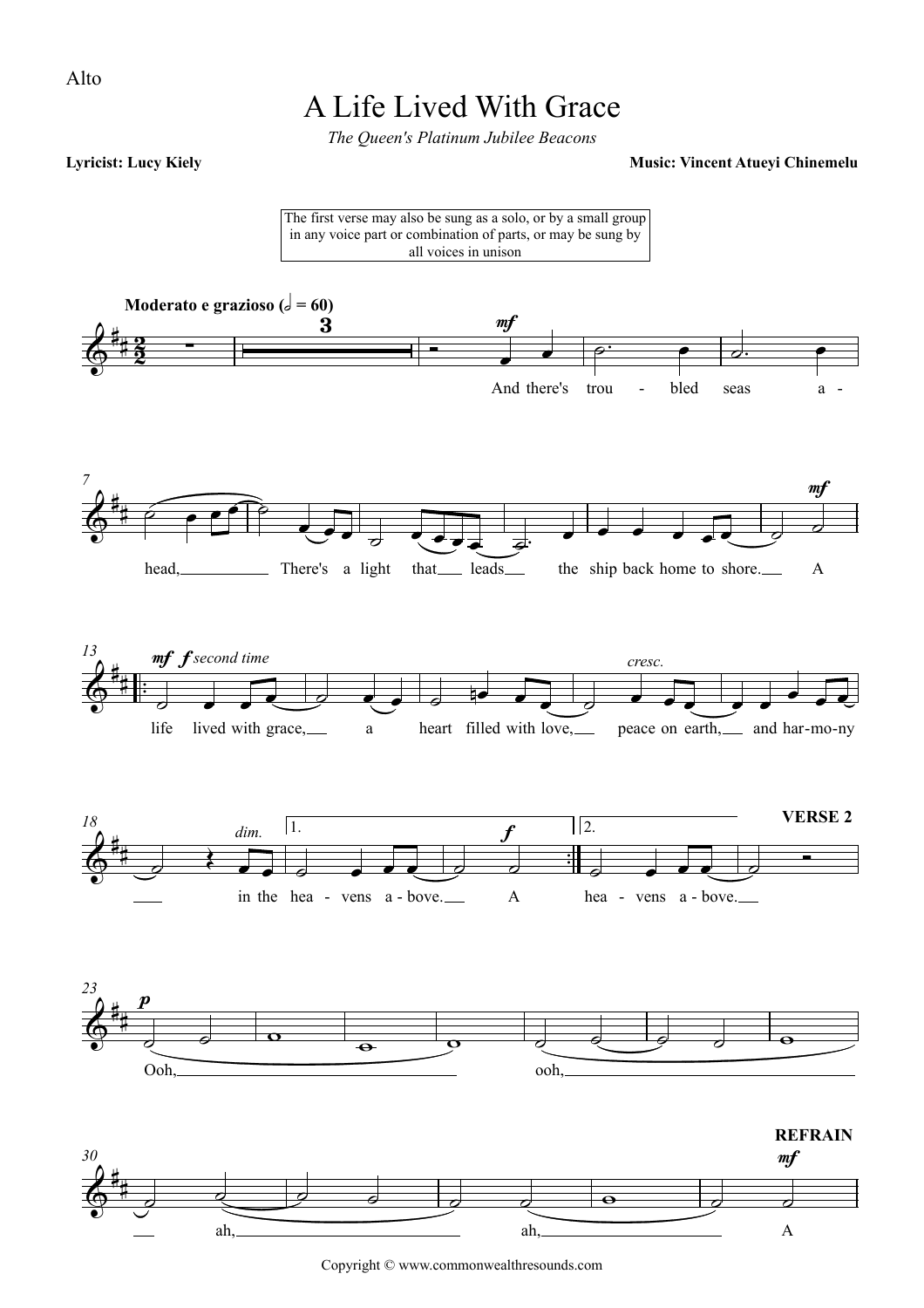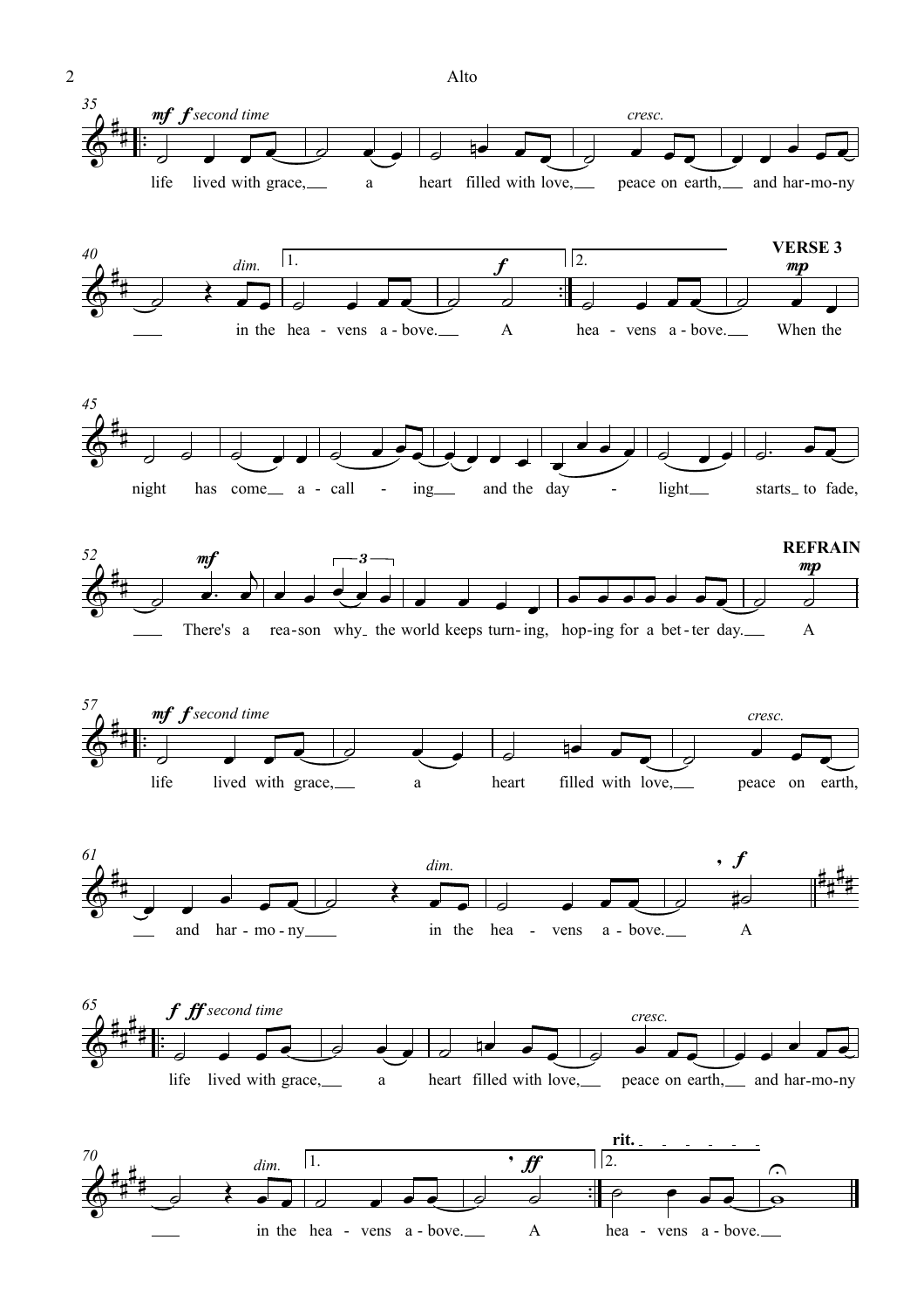## A Life Lived With Grace

*The Queen's Platinum Jubilee Beacons*

### **Lyricist: Lucy Kiely Music: Vincent Atueyi Chinemelu**



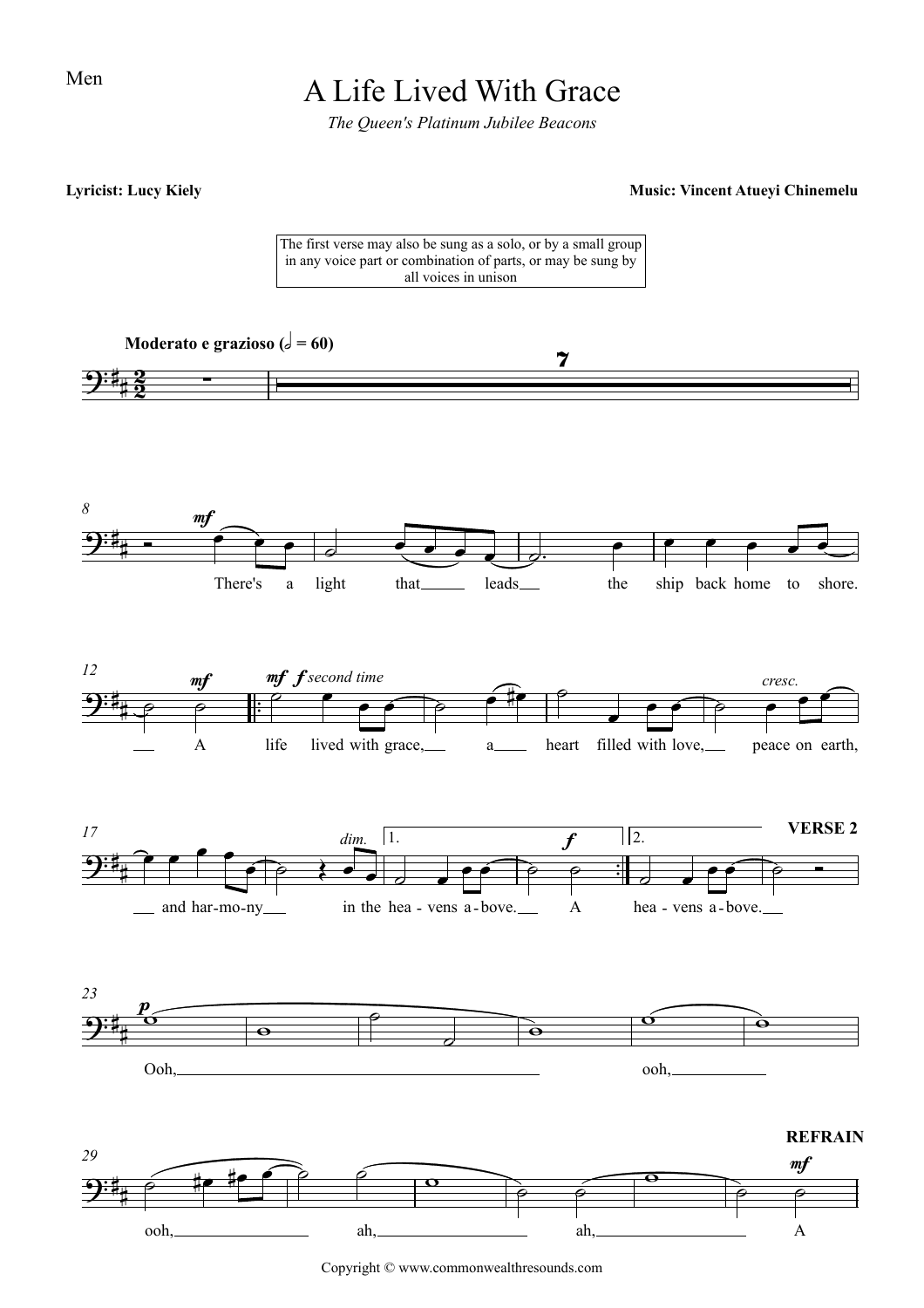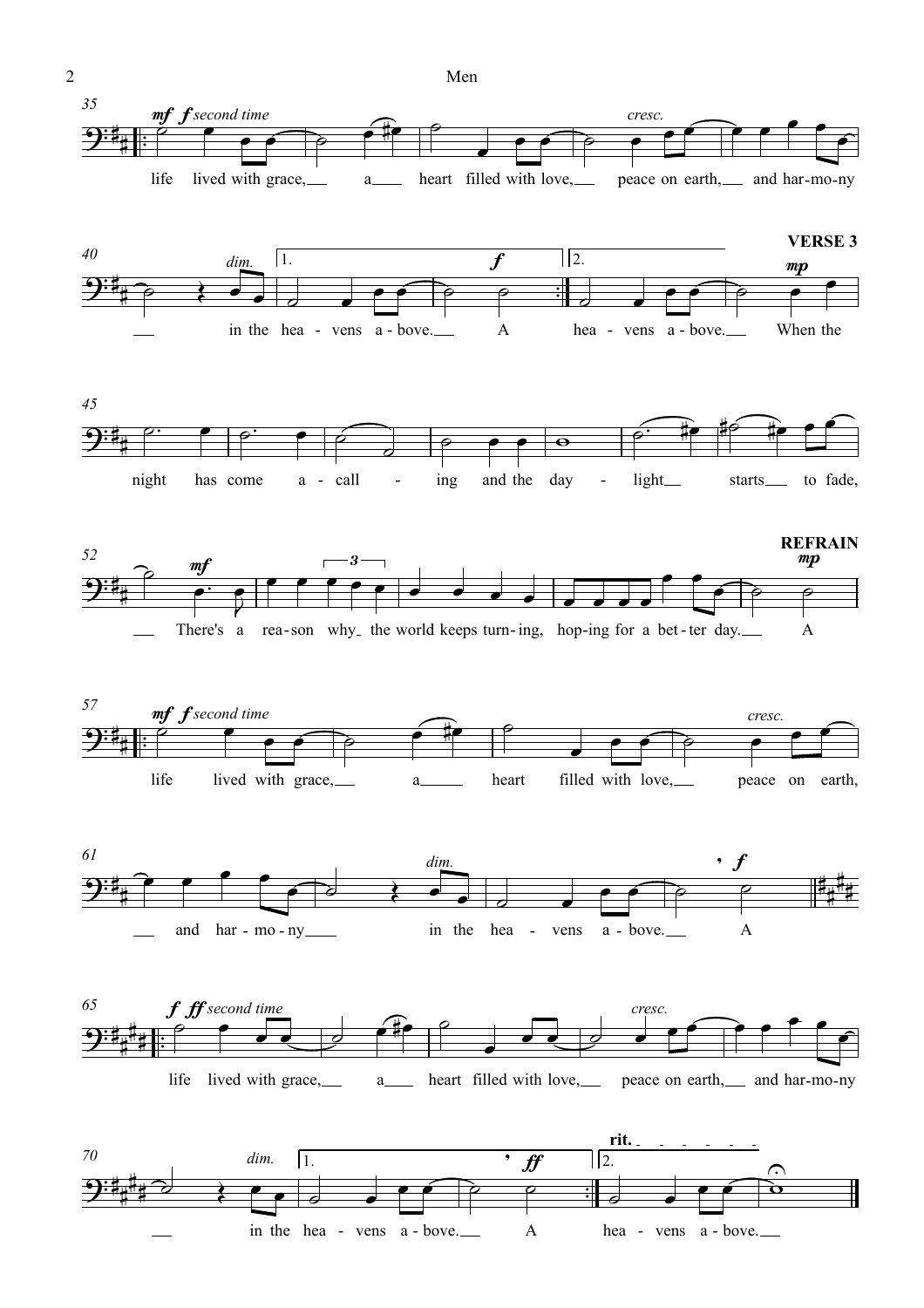Keyboard (for rehearsal)

# A Life Lived With Grace

*The Queen's Platinum Jubilee Beacons*

**Lyricist: Lucy Kiely Music: Vincent Atueyi Chinemelu**

The first verse may also be sung as a solo, or by a small group in any voice part or combination of parts, or may be sung by all voices in unison









Copyright © www.commonwealthresounds.com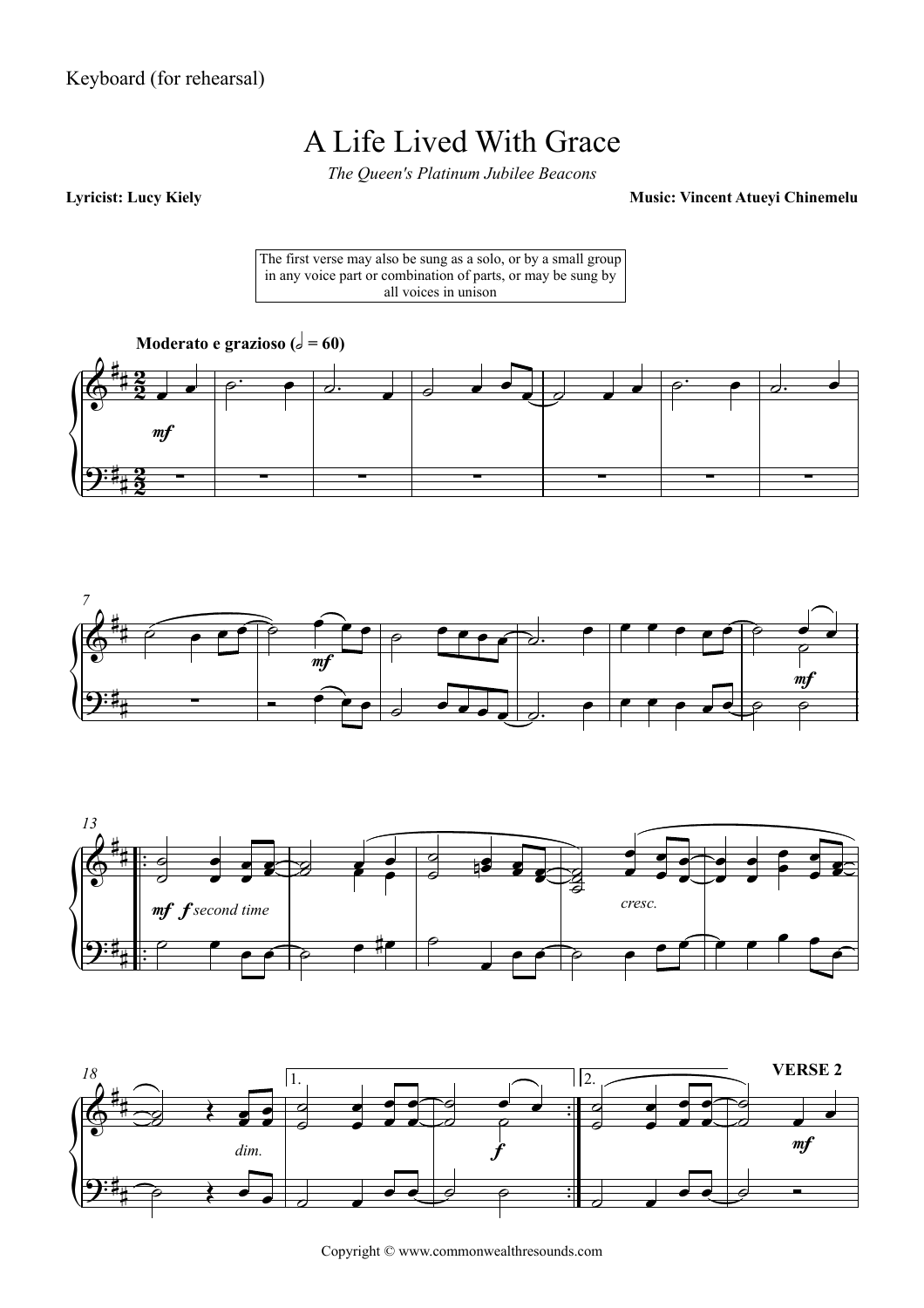